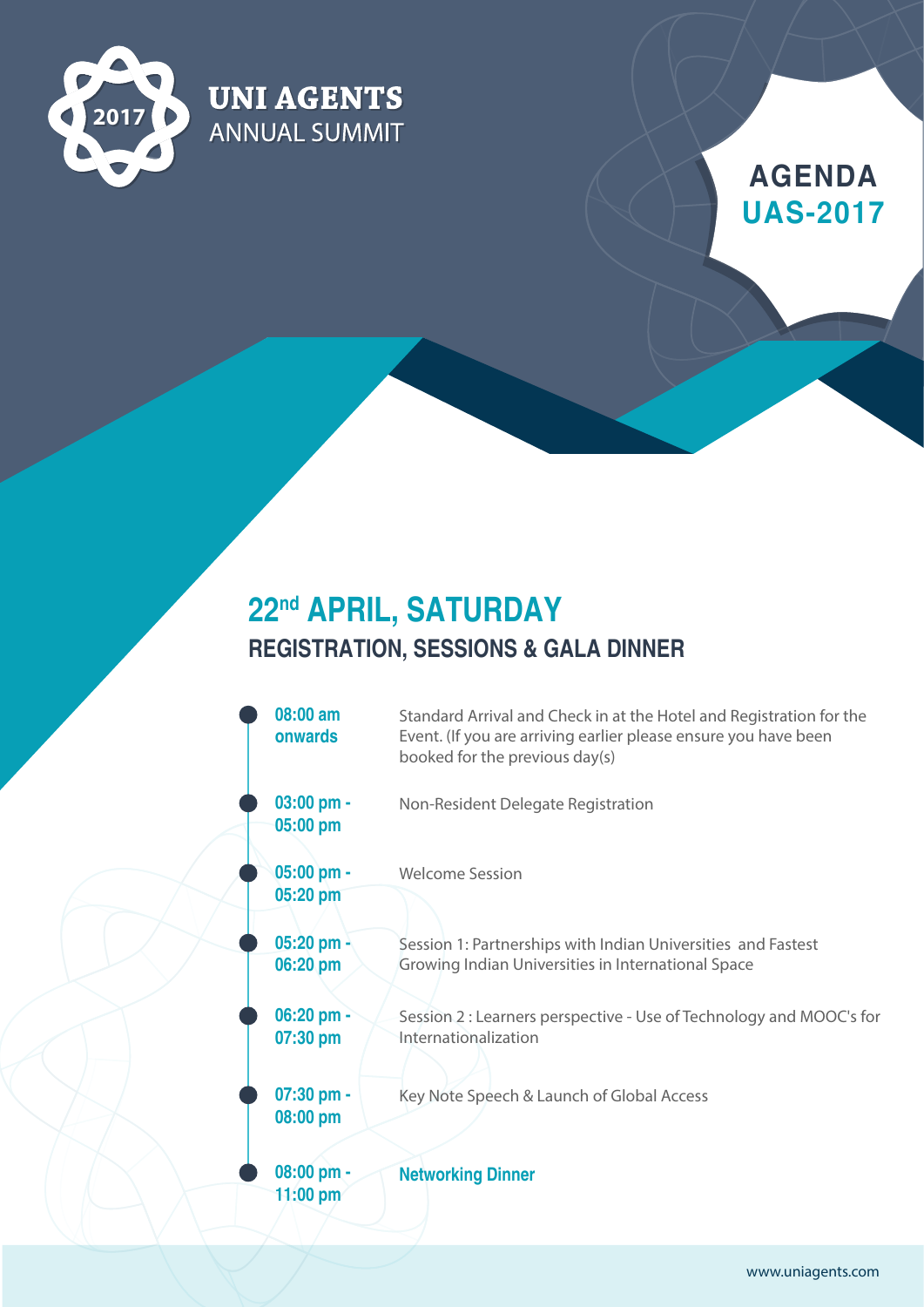# **23rd APRIL, SUNDAY STUDENT FAIR AND B2B PRE BOOKED MEETINGS**

| $06:30 - 09:00$ am | Breakfast for resident delegates              |
|--------------------|-----------------------------------------------|
| $07:00$ - 09:00 am | Setting up your Table in Main Exhibition Hall |

**09:10 am - 12:30 pm** 10 Pre-booked meetings of 20 minutes duration

**12:00 - 03:00 pm Networking Lunch**

**12:30 - 07:30 pm Student Fair** - Meeting Pre-registered Students and their Parents

*\* light Snacks will be served between 10:00 -11:00 am (Coee tables) and 4:00 - 5:00 pm (level-3, Delhi 32)* 

| LIST OF PARALLEL SESSIONS / WORKSHOPS in Workshop Zone - 1 |                                                                                                                                       |
|------------------------------------------------------------|---------------------------------------------------------------------------------------------------------------------------------------|
| 12:30 - 01:30 pm                                           | Freedom in the world of HE recruitments - Global Access for Agents<br>A must attend session for all the agents                        |
| $02:00 - 02:45$ pm                                         | <b>Session by Campus France</b>                                                                                                       |
| $02:45 - 03:30$ pm                                         | <b>Session by Education USA only for High Schools &amp; Students</b>                                                                  |
| $03:30 - 04:15$ pm                                         | <b>Session by Embassy of Spain</b>                                                                                                    |
| 04:15 - 05:00 pm                                           | <b>Session by PEARSON (PEARSON Test of English)</b>                                                                                   |
| 05:00 - 06:00 pm                                           | <b>Outstanding Students and "Their way" - Session</b> by top scorer of<br>SAT; Session Hosted by Global Gurus & Alliance World School |
| 06:00 - 06:30 pm                                           | <b>Scholarship Award Ceremony and Key note Session</b>                                                                                |

Special Thanks **to Guests, Participants, Panelist, Speakers and Exhibitors from**



Disclaimer: The independent participants and speakers are going to come from these organisations. These logos do not represent any kind of association or involvement in organising this event in any manner.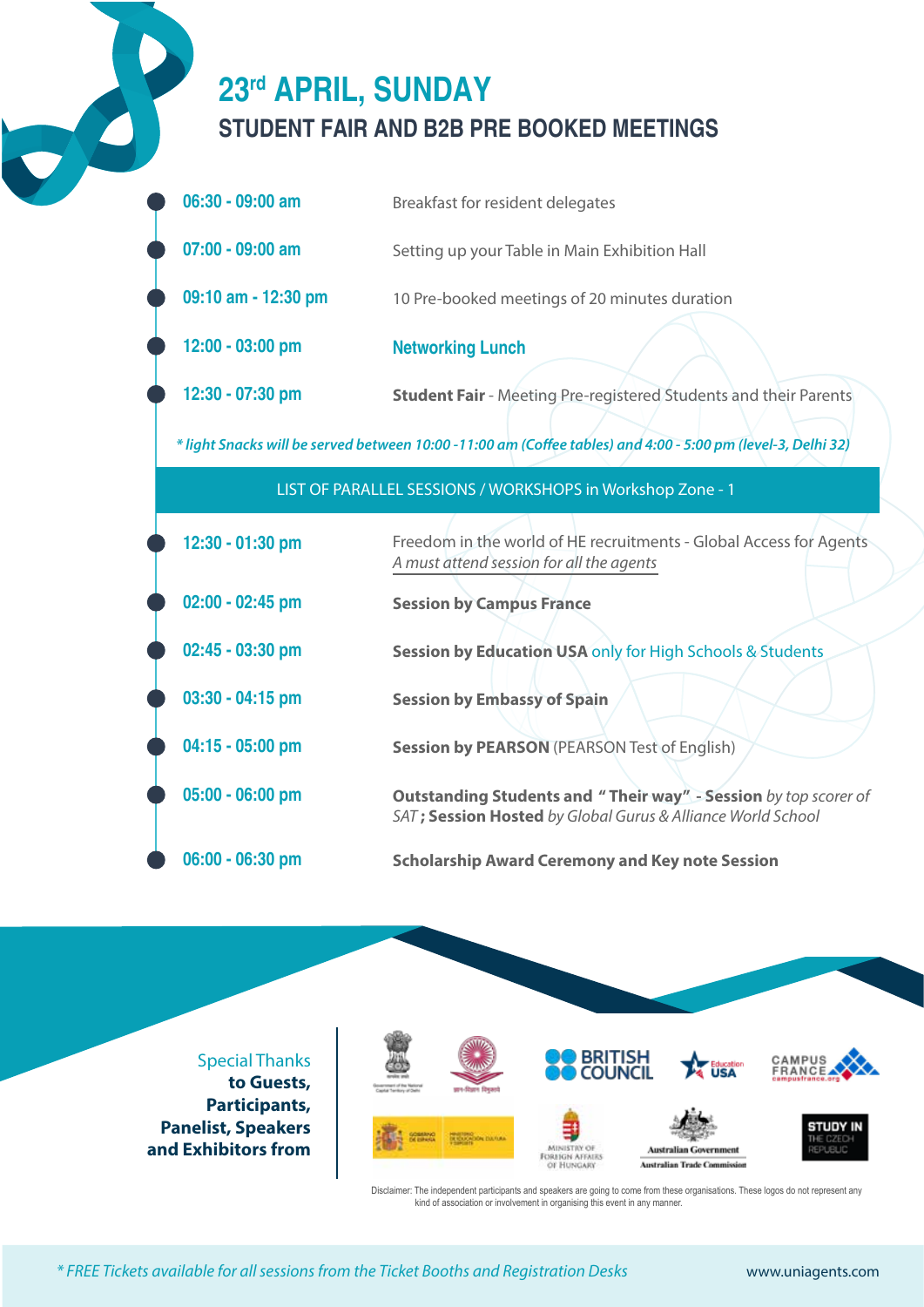### **23rd APRIL, SUNDAY WORKSHOPS & SESSIONS**

#### Parallel Workshops in Workshop Zone - 2

| 10:00 am - 05:00 pm | CAMPUS India workshop                                                                                                               |
|---------------------|-------------------------------------------------------------------------------------------------------------------------------------|
| $02:00 - 02:30$ pm  | School Principals Workshop by San Jacinto Academy, USA<br>and                                                                       |
|                     | Agent Workshop by Apeejay Education Society, India                                                                                  |
| $02:30 - 03:00$ pm  | Agent Workshop by ITM University, India<br>and                                                                                      |
|                     | by Newton College, Czech Republic (Preferred Destination)                                                                           |
| 03.00 - 03:30 pm    | Agent Workshop by AMITY University<br>and                                                                                           |
|                     | by MERCAN Group (Canadian investment, immigration and education)                                                                    |
| 03:30 - 04:15 pm    | Agent Workshop by (AP Goyal) Shimla University, India                                                                               |
| 04:30 - 05:00 pm    | Expert Session on Australian Education<br>and                                                                                       |
|                     | Expert Session on New Zealand Education & Immigration                                                                               |
| 05:00 - 10:30 pm    | Agent 's Campus tour to Galgotia University followed by Dinner<br>(Only 100 seats available, Collect you tickets from Ticket Desks) |

### **24th APRIL, MONDAY B2B PRE BOOKED MEETINGS**

*Using smart application, Uniagents will facilitate one to one pre-booked meetings between all participating delegates*

| 06:50 am onwards    | <b>Breakfast for Resident Delegates</b>       |
|---------------------|-----------------------------------------------|
| 08:40 am - 01:00 pm | 13 Pre-booked meetings of 20 minutes duration |
| $01:00 - 02:00$ pm  | <b>Networking Lunch</b>                       |
| 02:00 - 07:20 pm    | 16 Pre-booked meetings of 20 minutes duration |
| 07:20 - 07:50 pm    | <b>Closing Ceremony</b>                       |
|                     |                                               |

*\* light Snacks will be served between 10:00 -11:00 am (Coffee tables) and 4:00 - 5:00 pm (level-3, Coffee tables)* 

*\* FREE Tickets available for all sessions from the Ticket Booths and Registration Desks* www.uniagents.com